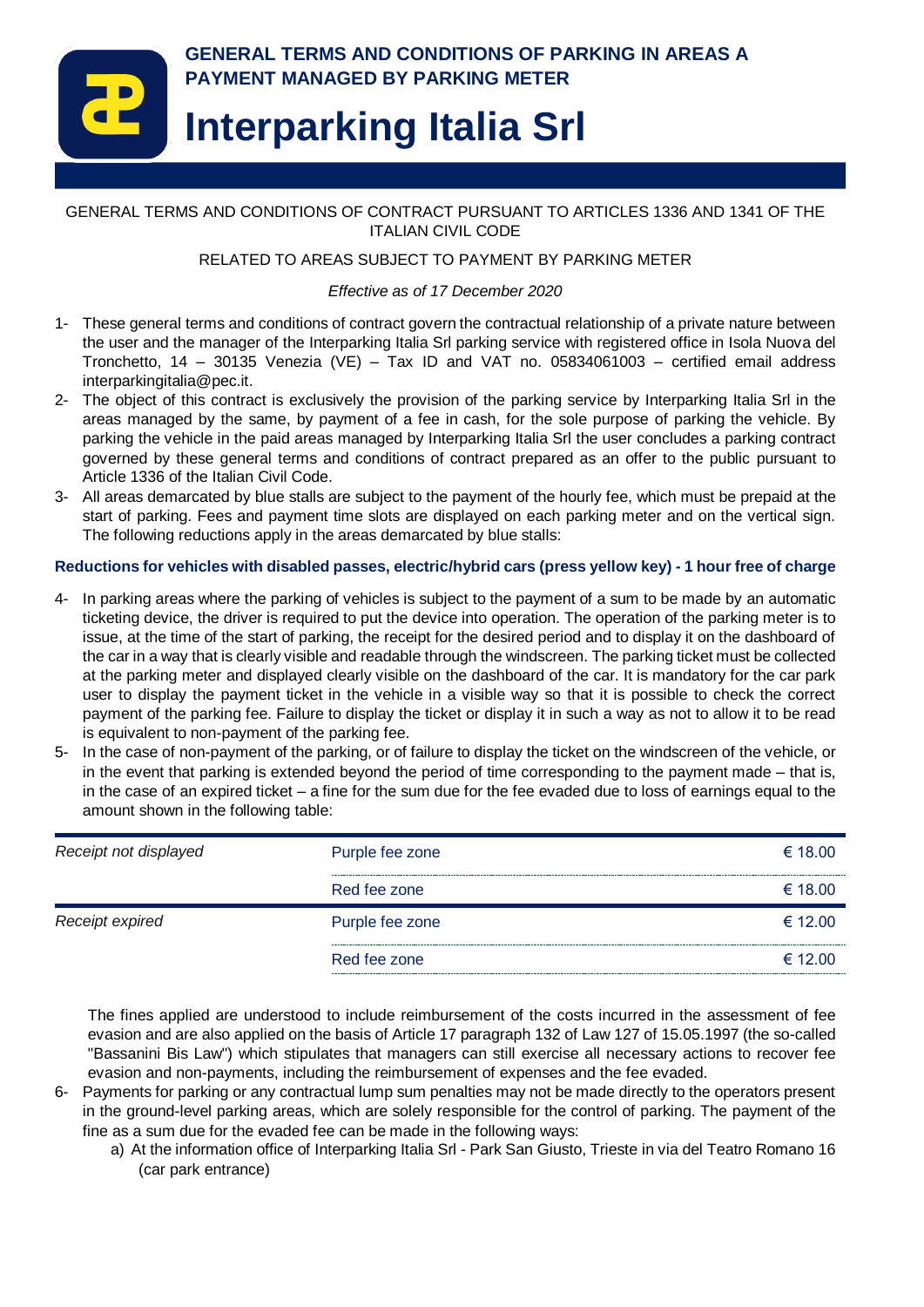b) By bank transfer to the following bank account number: IBAN: IT 09 U 05728 02205 808570431082 BIC SWIFT: BPVIIT21808 (abroad)

indicating the fine number and the licence plate number of the vehicle in the payment reference.

- 7- The payment of the fine as a sum due for the evaded fee must be made within 10 days of the dispute of nonpayment or insufficient payment of the parking fee. If the payment does not take place within 10 days from the date of the dispute, Interparking Italia Srl will activate all the necessary actions to recover the non-payments. The reimbursement of expenses related to the management of debt-collection activities, for a minimum amount of € 25.82, will be charged to the defaulting user.
- 8- In the event of non-payment, Interparking Italia Srl reserves the right to appoint a lawyer who will send a registered letter of formal notice, with a charge of an additional fee of € 50.00 as a contribution to legal expenses.
- 9- In the event of non-payment of the sums referred to in the previous Articles 5, 7 and 8, despite the sending of a letter of formal notice referred to in the previous Article 8, Interparking Italia Srl may take legal action for debt collection and the costs incurred, in accordance with the provisions of the Italian Code of Civil Procedure.
- 10- Without prejudice to the right of defence and remedies, even judicial, provided by the law to protect you, the user, for any clarification, information or complaint, can contact Interparking Italia Srl - Park San Giusto, at the office in Via del Teatro Romano, 16 – 34121 Trieste or by contacting 040-363265. It is also possible to send written communications to the following addresses: Interparking Italia Srl - Park San Giusto, interparkingitalia@pec.it .

## **PRIVACY POLICY PURSUANT TO ARTICLE 13 LEGISLATIVE DECREE 196/2003 (PRIVACY CODE) AND SUBSEQUENT REG. 2016/679 (GDPR)**

Legislative Decree no. 196 of 30 June 2003 ("Personal Data Protection Code") provides for the protection of persons and other subjects with regard to the processing of personal data.

On the basis of the mentioned law, such processing will be based on the principles of correctness, lawfulness, transparency and the protection of your privacy and your rights.

Pursuant to Article 13 of Legislative Decree no. 196/2003 and the subsequent General Data Protection Regulation no. 2016/679 (GDPR), we inform you that the data you provide will be processed for purposes related to the management of ordinary contractual relationships and, precisely, for keeping customer accounts, invoicing, credit management, for the satisfaction of all the obligations provided by the current regulations and for the satisfaction of all the technical and operational requirements closely related to contractual rights provided for in the Parking Regulations/General Terms and Conditions of Contract governing the parking of vehicles and/or motor vehicles in car parks and/or areas subject to payment with parking meters managed and/or administered by us, in our own name and/or in our own name and on behalf of third parties.

Your data may also be processed for any purposes related to the management of the right of credit claimed by the undersigned Company and arising from the violation of the Parking Regulations/General Terms and Conditions of Contract, carrying out all the strictly correlated activities for this purpose.

The duration of the processing is limited to the duration of the contractual relationship and in any case to what is strictly necessary; if special action is required for debt collection, the processing will last for the duration of the relevant dispute.

Please note that any refusal to provide data at the time of collection of the information may make it objectively impossible for the company to observe in part or in full the legal and/or contractual obligations related to the contractual obligations to be established/existing and that therefore the relationship may not be validly established and/or continued.

Processing may be carried out using both computer and manual tools, in compliance with all the necessary precautions to ensure the security and confidentiality of information.

Your data may be communicated to third parties, in particular to the Public Automotive Register (PRA), Automobile Club Italia (ACI), to lawyers, companies and professionals appointed by Interparking Italia Srl exclusively for technical, accounting, administrative and operational activities closely linked to the debt collection and the purposes stated above and may be exported, under current legislation, to countries belonging to the European Union, should the transfer be necessary for the execution of obligations deriving from existing contractual relationships.

In particular, the extended privacy policy pursuant to Article 13 of Legislative Decree no. 196 of 30 June 2003 and the subsequent General Data Protection Regulation no. 2016/679 (GDPR) is reported in the Data Protection Procedure, available in the Car Park, to which reference should be made.

The Data Controller is: Park San Giusto Spa, with registered office in Via del Teatro Romano, 16 - 34121 Trieste - Tax ID and VAT number 01090630326 - certified email address [parksangiusto@legalmail.it.](mailto:parksangiusto@legalmail.it)